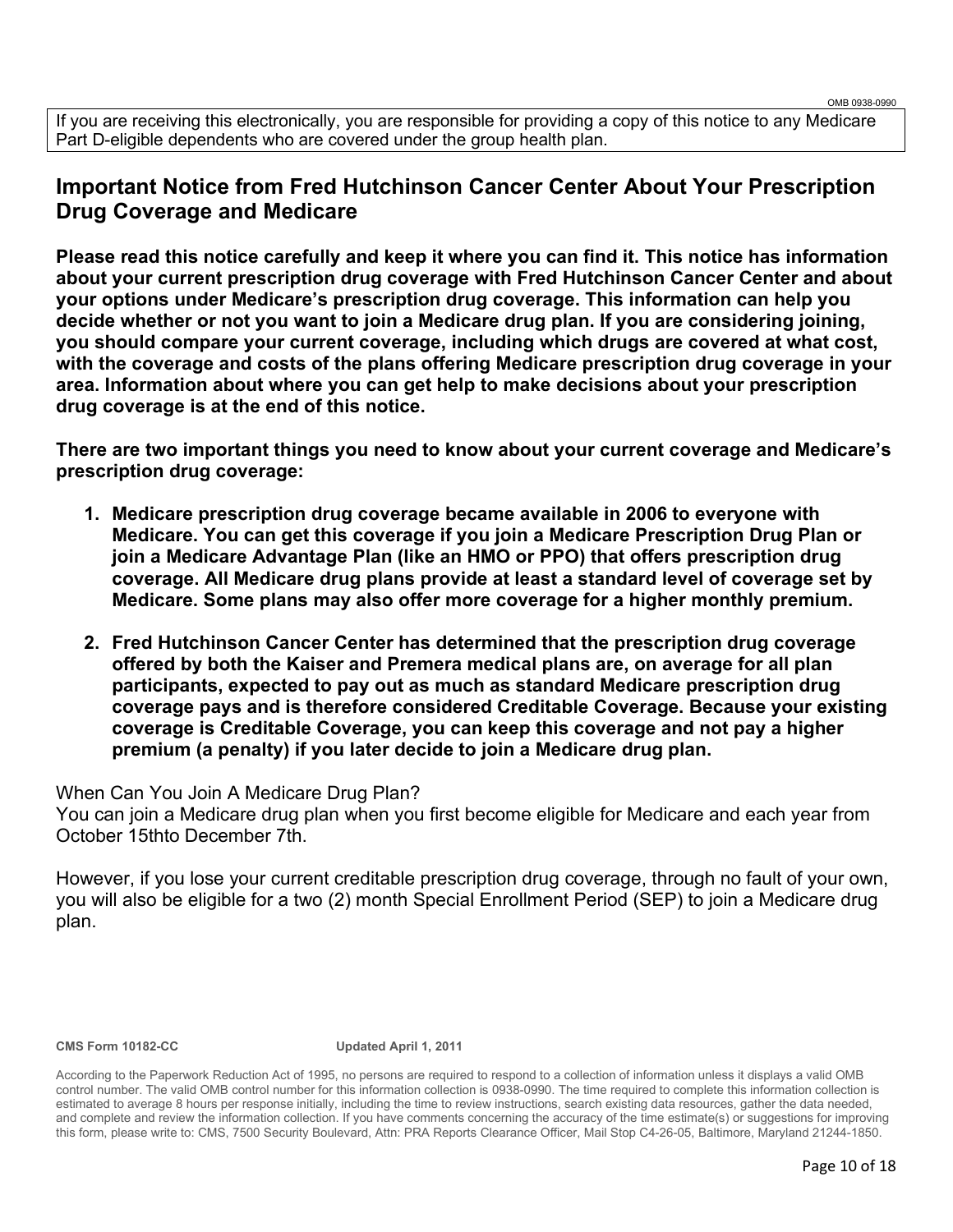### **What Happens To Your Current Coverage If You Decide to Join A Medicare Drug Plan?**

If you decide to join a Medicare drug plan, your current Fred Hutchinson Cancer Center coverage will not be affected. You can keep this coverage and it will coordinate with Part D coverage.

If you do decide to join a Medicare drug plan and drop your current Fred Hutchinson Cancer Center coverage, be aware that you and your dependents will be able to get this coverage back (during open enrollment or in the case of a special enrollment opportunity).

### **When Will You Pay A Higher Premium (Penalty) To Join A Medicare Drug Plan?**

You should also know that if you drop or lose your current coverage with Fred Hutchinson Cancer Center and don't join a Medicare drug plan within 63 continuous days after your current coverage ends, you may pay a higher premium (a penalty) to join a Medicare drug plan later.

If you go 63 continuous days or longer without creditable prescription drug coverage, your monthly premium may go up by at least 1% of the Medicare base beneficiary premium per month for every month that you did not have that coverage. For example, if you go nineteen months without creditable coverage, your premium may consistently be at least 19% higher than the Medicare base beneficiary premium. You may have to pay this higher premium (a penalty) as long as you have Medicare prescription drug coverage. In addition, you may have to wait until the following October to join.

# **For More Information About This Notice Or Your Current Prescription Drug Coverage…**

Contact the person listed below for further information. **NOTE:** You'll get this notice each year. You will also get it before the next period you can join a Medicare drug plan, and if this coverage through Fred Hutchinson Cancer Center changes. You also may request a copy of this notice at any time.

**CMS Form 10182-CC Updated April 1, 2011** 

According to the Paperwork Reduction Act of 1995, no persons are required to respond to a collection of information unless it displays a valid OMB control number. The valid OMB control number for this information collection is 0938-0990. The time required to complete this information collection is estimated to average 8 hours per response initially, including the time to review instructions, search existing data resources, gather the data needed, and complete and review the information collection. If you have comments concerning the accuracy of the time estimate(s) or suggestions for improving this form, please write to: CMS, 7500 Security Boulevard, Attn: PRA Reports Clearance Officer, Mail Stop C4-26-05, Baltimore, Maryland 21244-1850.

OMB 0938-0990